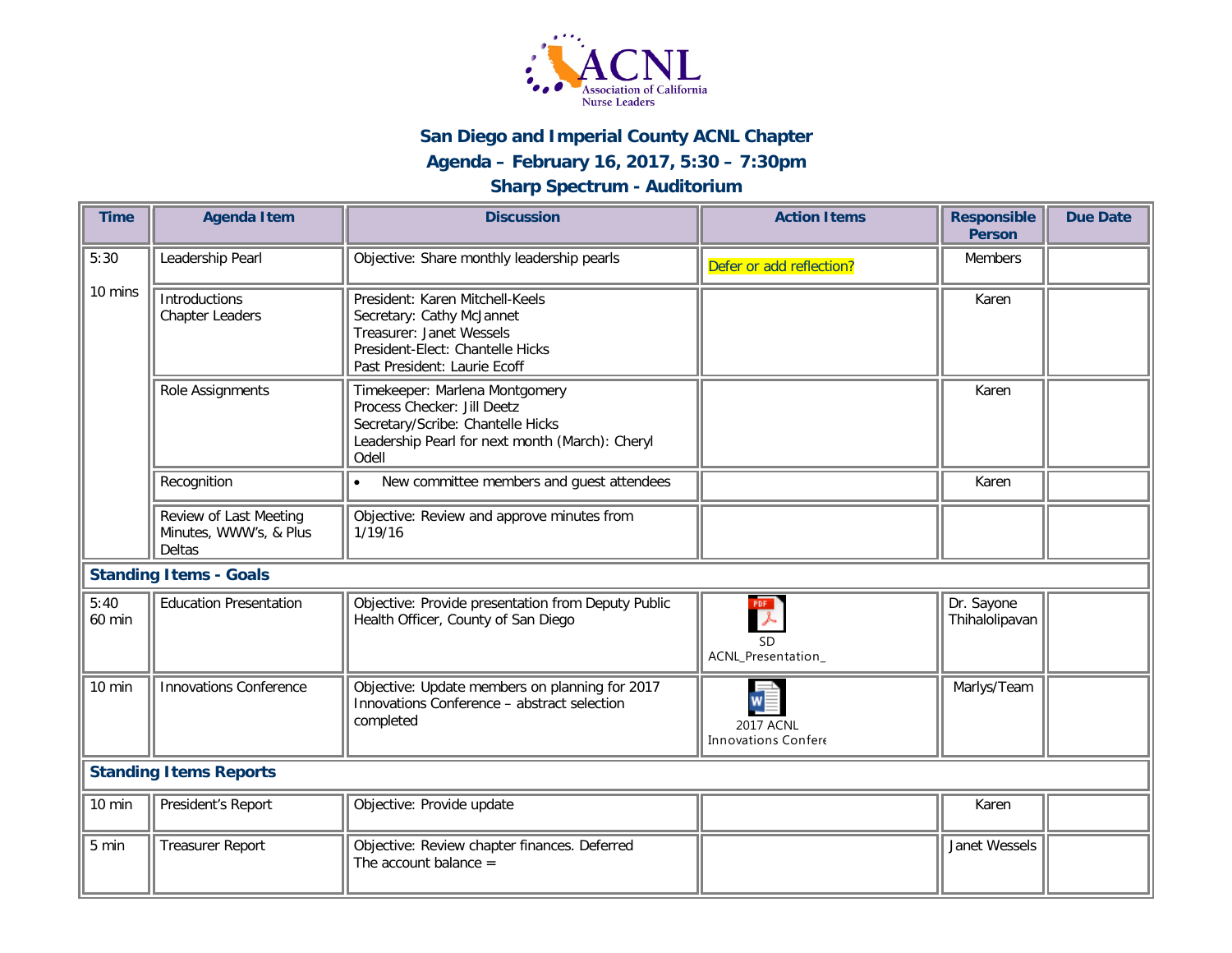

| <b>Time</b> | <b>Agenda Item</b>                           | <b>Discussion</b>                                                                                                                                                                                                                                                                                                                                                                                                                                                                      | <b>Action Items</b> | <b>Responsible</b><br><b>Person</b> | <b>Due Date</b> |  |
|-------------|----------------------------------------------|----------------------------------------------------------------------------------------------------------------------------------------------------------------------------------------------------------------------------------------------------------------------------------------------------------------------------------------------------------------------------------------------------------------------------------------------------------------------------------------|---------------------|-------------------------------------|-----------------|--|
| 10 min      | <b>Board Report</b>                          | Objective: Share ACNL board report with<br>members.                                                                                                                                                                                                                                                                                                                                                                                                                                    |                     | Jill Deetz<br>Marlena<br>Montgomery |                 |  |
| 15 min      | Committee Reports -<br><b>UPDATE</b>         | Objective: Update new committee assignments for<br>2017.<br>Provide committee updates to members about<br><b>ACNL committees:</b><br>Health Policy -<br>$\bullet$<br>Healthy Work Environment - Karen Mitchell-<br>$\bullet$<br>Keels<br>Research - Tanna Thomason<br>Quality and Safety - Chantelle Hicks, Jill Deetz<br>(Board Liaison)<br>Member Experience - Dante Segundo,<br>Marlena Montgomery (Board Liaison)<br>Annual Program - Laurie Ecoff<br>Philanthropic -<br>$\bullet$ |                     | Assigned<br>member                  |                 |  |
|             | <b>Continuing Business</b>                   |                                                                                                                                                                                                                                                                                                                                                                                                                                                                                        |                     |                                     |                 |  |
| 10 min      | <b>Education and Refreshment</b><br>Calendar | Objective: Deferred                                                                                                                                                                                                                                                                                                                                                                                                                                                                    |                     | Karen<br><b>Members</b>             |                 |  |
|             | <b>New Business</b>                          |                                                                                                                                                                                                                                                                                                                                                                                                                                                                                        |                     |                                     |                 |  |
| 5 min       |                                              |                                                                                                                                                                                                                                                                                                                                                                                                                                                                                        |                     |                                     |                 |  |
|             |                                              |                                                                                                                                                                                                                                                                                                                                                                                                                                                                                        |                     |                                     |                 |  |
|             |                                              |                                                                                                                                                                                                                                                                                                                                                                                                                                                                                        |                     |                                     |                 |  |
| 7:30 pm     | Parking Lot                                  |                                                                                                                                                                                                                                                                                                                                                                                                                                                                                        |                     |                                     |                 |  |
|             | Adjourn                                      |                                                                                                                                                                                                                                                                                                                                                                                                                                                                                        |                     |                                     |                 |  |

**Next Meeting: April 20, 2017 (No meeting in March due to Innovations Conference) Sharp Spectrum – Auditorium 5:30 – 7:00pm**